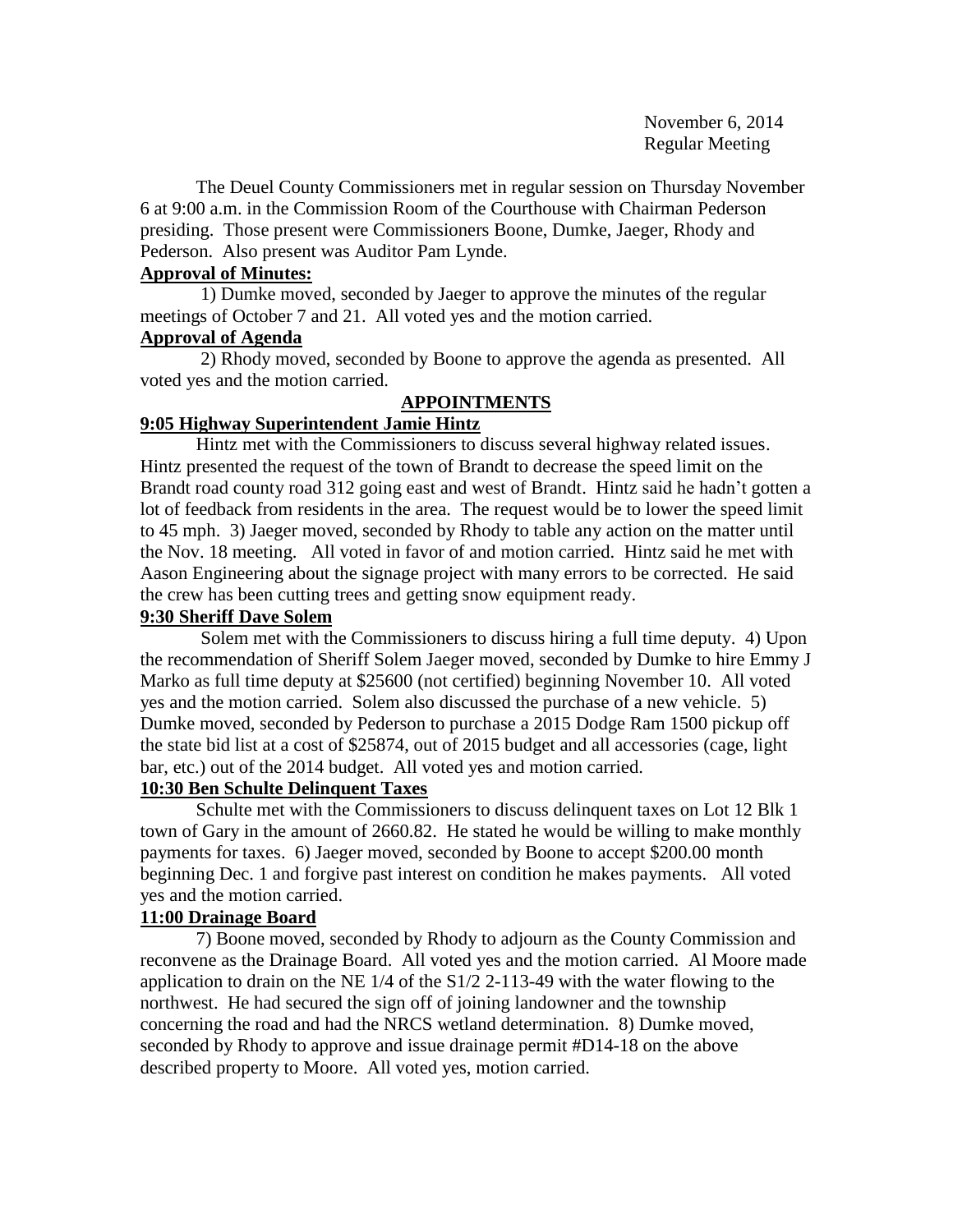#### **11:15 Drainage**

Calvin Mack made application to drain on the S80 of 32-117-50 with the water flowing to the northeast and will run through culvert on the township road. He had the wetland determination and the sign off of the adjoining landowner. 9) Jaeger moved, seconded by Rhody to approve and issue drainage permit #D14-19 on the above described property to Mack. All voted yes and the motion carried. 10) Jaeger moved, seconded by Dumke to adjourn as Drainage Board and reconvene as County Commission. All voted yes and the motion carried.

### **11:30 Canvas 2014 General Election**

The Commissioners Canvassed the vote total in each precinct of the county with the following results:

| <b>Total Precincts Reporting</b> | 10   |
|----------------------------------|------|
| <b>Total Ballots Counted</b>     | 1805 |

|                                       | <b>Ballots Counted</b> | Pollbook |
|---------------------------------------|------------------------|----------|
| #1 Altamont, Portland, Altamont, Lowe | 140                    | 140      |
| #3 Brandt, Norden, Brandt             | 229                    | 229      |
| #4 Clear Lake Wd. 1                   | 157                    | 157      |
| #5 Clear Lake Wd. 2                   | 139                    | 139      |
| #6 Clear Lake Wd. 3                   | 185                    | 185      |
| #7 Goodwin, Rome, Goodwin             | 173                    | 173      |
| #8 Gary, Herrick, Glenwood, Ant. Val  | 228                    | 228      |
| #9 Clear Lake, Hidewood, Havana       | 235                    | 235      |
| #10 Astoria, Scandinavia              | 136                    | 136      |
| #11 Toronto, Blom, Grange             | 183                    | 183      |
|                                       |                        |          |

11) Rhody moved, seconded by Pederson to approve the official canvass for the General Election 2014. All voted yes and the motion carried.

### **NEW BUSINESS**

#### **Approve Cash Balance Sheet**

12) Dumke moved, seconded by Boone to approve the cash balance sheet for the month of October. All voted yes and the motion carried.

## **DEUEL COUNTY AUDITOR'S ACCOUNT WITH TREASURER**

| <b>END OF MONTH CASH BALANCE</b> |    | October-14   |  |
|----------------------------------|----|--------------|--|
| <b>CASH TOTAL</b>                | S  | 952.50       |  |
| <b>CHECKS TOTAL</b>              |    | \$233,428.50 |  |
| <b>CASH ITEM</b>                 | S  | 0.00         |  |
| <b>CASH CHANGE SHERIFF</b>       | \$ | 50.00        |  |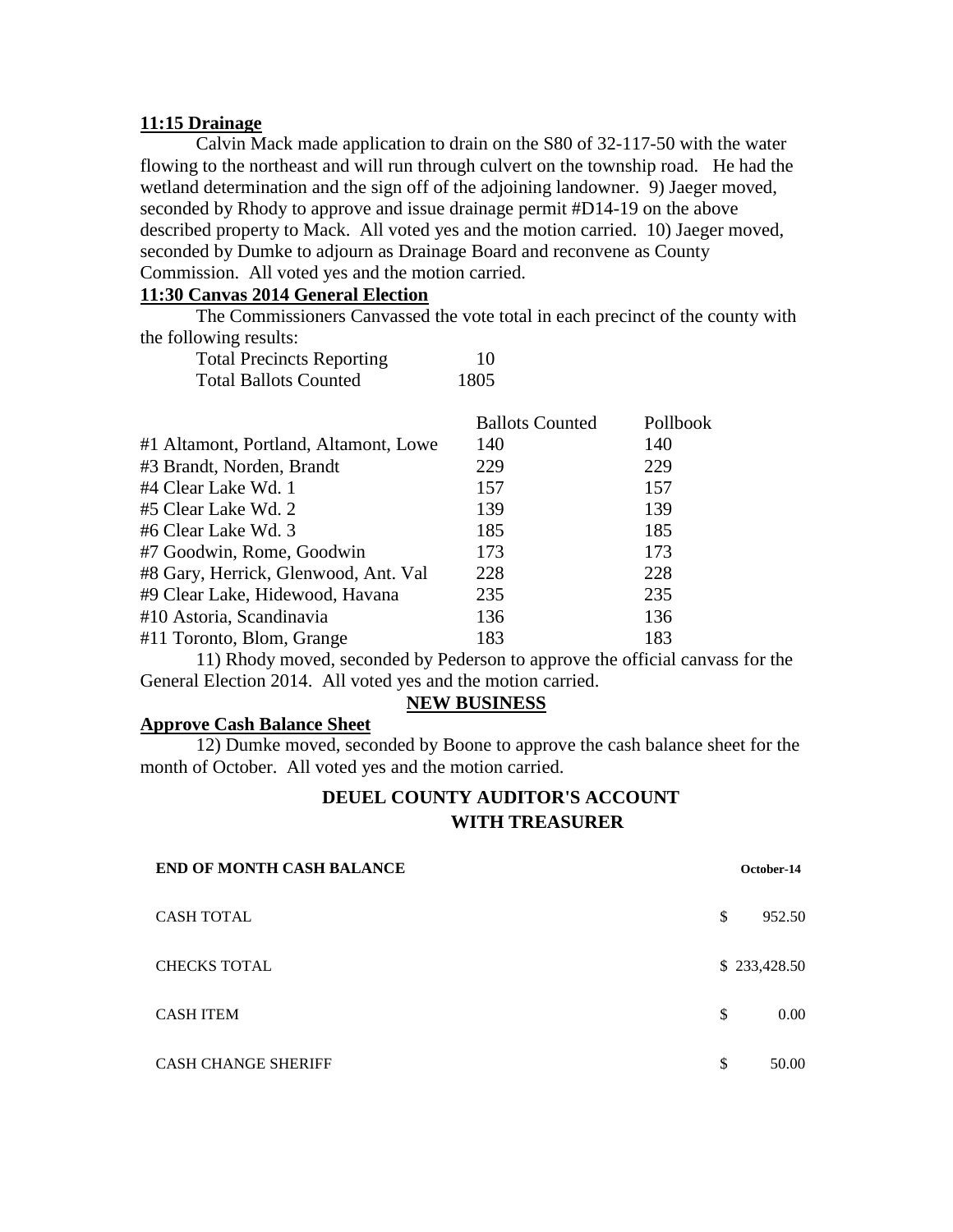|                       | TOTAL CASH ASSETS ON HAND                                          |                                |                      |                             |     | \$234,431.00   |
|-----------------------|--------------------------------------------------------------------|--------------------------------|----------------------|-----------------------------|-----|----------------|
|                       | <b>CHECKING ACCOUNT BALANCE</b>                                    |                                |                      |                             |     | \$527,453.85   |
|                       | <b>MM DNB NATIONAL BANK</b>                                        |                                |                      |                             | \$  | 4,051.87       |
|                       | PREMIUM MM FIRST BANK & TRUST OF TORONTO                           |                                |                      |                             |     | \$5,284,861.20 |
| <b>CREDIT CARDS</b>   |                                                                    |                                |                      |                             | \$  | 73.00          |
| CD'S                  | \$250,000<br><b>DNB</b>                                            | FIRST BANK & TRUST             |                      |                             | \$. | 250,000.00     |
| <b>REVOLVING LOAN</b> |                                                                    |                                |                      |                             | \$  | 80,465.25      |
|                       | <b>GRAND TOTAL CASH ASSETS</b><br><b>GL CASH BALANCE BY FUNDS:</b> |                                |                      |                             |     | \$6,381,336.17 |
|                       | <b>GENERAL</b>                                                     |                                |                      |                             |     | \$1,674,102.85 |
|                       | <b>SP REVENUE FUNDS</b>                                            |                                |                      |                             |     | \$2,516,819.04 |
| TRUST & AGENCY FUNDS  |                                                                    |                                |                      |                             | \$  | 2,190,414.28   |
|                       | townships<br>schools                                               | \$119,504.07<br>\$1,736,174.33 | Cities<br>rural fire | \$175,966.55<br>\$30,312.28 |     |                |
|                       |                                                                    |                                |                      |                             |     |                |

**TOTAL GENERAL LEDGER CASH**

**\$ 6,381,336.17**

#### **Homeland Security Grant Auto Supplement, Contingency Transfer**

 13) Rhody moved, seconded by Jaeger to auto supplement unanticipated homeland security grant funding in the amount of \$17351 to the Emergency Management budget 226- 331.25 and 226-222-426.2. All voted yes and the motion carried.

 14) Boone moved, seconded by Rhody to transfer from Contingency 101-112-429 to Court Appointed Attorney101-153-422 \$440. All voted yes and the motion carried.

## **Personnel , Holiday Closings**

 Discussion was held on the possible personnel changes that may need to be made due to retirement and the election.

 15) Dumke moved, seconded by Rhody to close the courthouse and all related offices on Friday Dec. 26 for Christmas holiday. All voted yes and the motion carried. **Plat**

 16) Boone moved, seconded by Rhody to approve the Plat of Brandsrud Addition in the NW1/4 of 18-113-50 and Resolution #14-22. All voted yes and the motion carried.

### **RESOLUTION**

#### **#14-22**

BE IT RESOLVED by the Board of County Commissioners of Deuel County,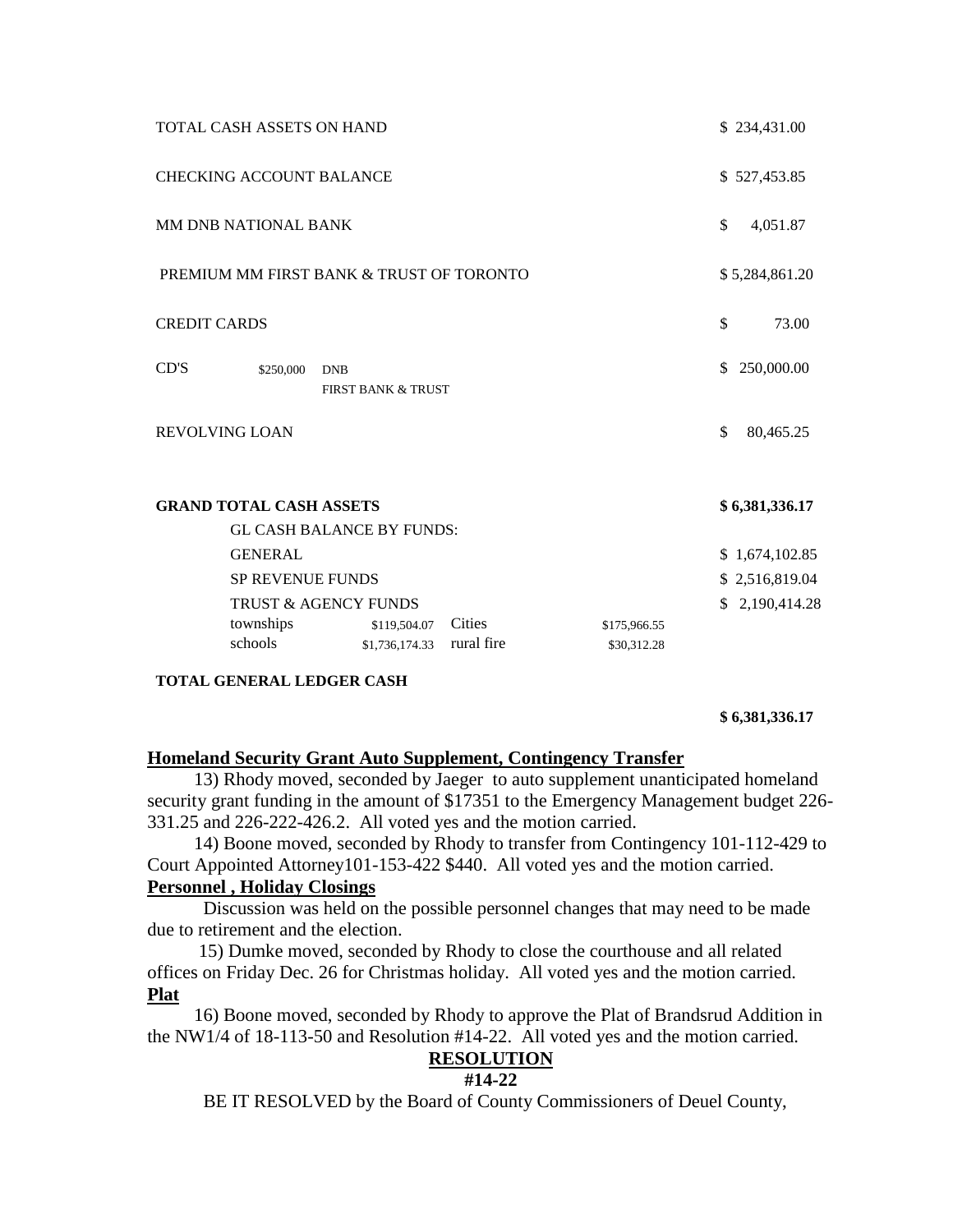South Dakota, that the plat entitled: **"Brandsrud Addition Located in the Northwest Quarter of Section 13, Township 113 North, Range 50 West of the 5th P.M., in the County of Deuel, South Dakota"** which has been submitted for examination pursuant to law, and it appearing that all taxes and special assessments have been paid and that such plat and the survey thereof have been made and executed according to law, the plat is hereby approved, and the County Auditor is hereby authorized and directed to endorse on such plat a copy of this Resolution and certify the same.

Dated at Clear Lake, South Dakota, this 6th day of November, 2014.

Chairman, Board of County Commissioners Deuel County, South Dakota

\_\_\_\_\_\_\_\_\_\_\_\_\_\_\_\_\_\_\_\_\_\_\_\_\_\_\_

### ATTEST:

\_\_\_\_\_\_\_\_\_\_\_\_\_\_\_\_\_\_\_\_\_\_\_\_\_\_\_\_\_\_\_

### County Auditor, Deuel County, South Dakota **Operation RAV, Flex Plan Renewal, Use of Blue Room, Surplus Items, Travel**

 The Commissioners were given information by the Department of Veterans Affairs about Operation RAV Reaching All Veterans. It has afforded them the opportunity to educate veterans and their families about benefits, assist in securing additional benefits and thank them for their service. Deuel County Veteran Service Officer Dennis Evenson will be hosting an open house event on Veterans Day November 11 at the Deuel School.

 17) Dumke moved, seconded by Jaeger to approve and renew the Sanford Flex Plan for 2015. All voted yes and the motion carried.

 Discussion was held on the request of Destination Imagination to use the Blue Room every Friday during the months of Jan. through March. The Commissioners would like more information before acting on the request.

 18) Rhody moved, seconded by Dumke to declare as surplus Register of Deeds HP Computer #2UA02810TL no value. All voted yes and the motion carried.

 19)Jaeger moved, seconded by Rhody to pay travel costs for officials to attend Sioux Valley Commission meeting in DeSmet Nov. 17. All voted yes and the motion carried. **APPROVAL OF WARRANTS**

 20) Dumke moved, seconded by Jaeger to approve all warrants as presented and those paid early to avoid service charge. All voted yes and the motion carried. A-Ox Welding Supply 35.03 Repairs, Davita Atyeo 434.11 Travel/Rental Fee, Avera 335.60 Prof Serv, Bjerke Sanitation 193.00 Utilities, Brandt Senior Citizens 200.00 Senior Support, Brookings Deuel Rural Water 112.75 Utilities, Brown & Saenger 436.50 Election Supplies, Butler Machinery 759.66 Supplies, Cartney Bearing 98.06 Repairs, Credit Collections Bureau 61.88 Fees, City Of Clear Lake 209.86 Utilities, Clear Lake Courier 1710.19 Publications/Supplies, Clear Lake Senior Citizens 200.00 Senior Support, Codington County Auditor 1690.00 Prisoner Care, Dakota Portable Toilets 56.25 Rental, Deuel County Cenex 13694.22 Repairs/Supplies, Deuel County Motor Supply 369.77 Supplies/Repairs, Deuel Area Development Inc. 7500.00 3rd & 4th Qrt Support, DNB National Bank 67.58 Supplies, Dust-Tex 23.84 Mat Rental, Gary Senior Citizens 200.00 Senior Support, Goodwin Senior Citizens 200.00 Senior Support, Green, Roby, Oviatt, Cummings 1644.30 CAA Fees, Gunderson, Evenson, Boyd 1.50 Vet Serv Off Utilities, H-D Electric185.80 Utilities, Hidewood Township 304.50 Pocket Gopher Bounty, Hillyard 164.56 Supplies, Human Service Agency 2700.00 4th Quarter Support, Hurkes Implement